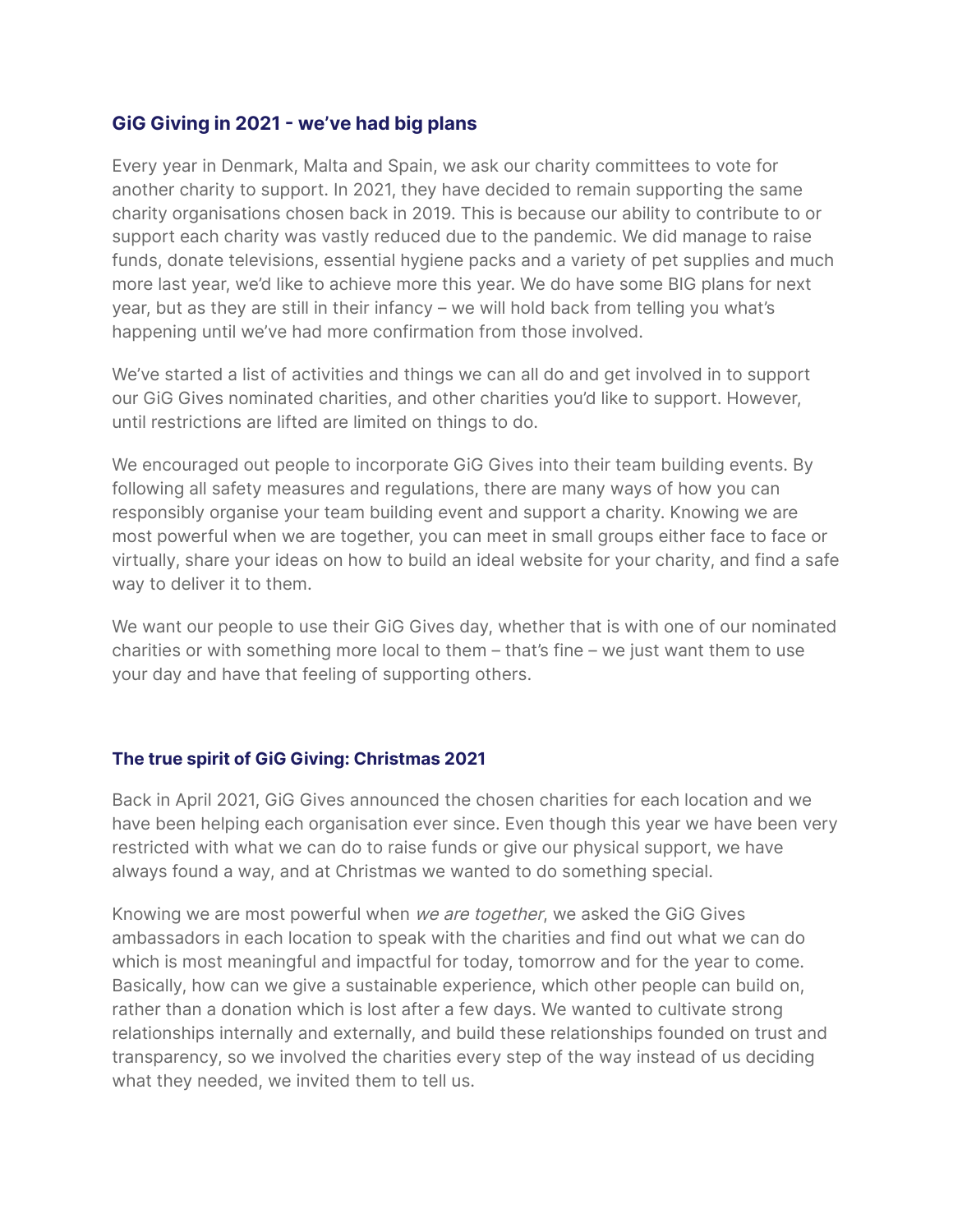We achieved this by saving our modest GiG Gives budget, which is usually used to fund our team of volunteers and the projects they chose to do on their GiG Gives day, to purchase items which they believed were most valuable.

### **Here's what we have donated in each location in 2021:**

## **Denmark**

In Copenhagen, they are supporting Reden, the same organisation we had in 2020. Reden is an organisation that runs a free and safe space known as 'The Nest' for women dealing with abuse, prostitution and homelessness to help them get back on their feet. After the huge response and great feedback they have received last year, our admin team in Copenhagen felt that they wanted to once again support this dedicated organisation, by collecting any item that women simply lack in everyday life (the little things which us women take for granted), including a toothbrush and toothpaste, hair brush, deodorant, tights, soap etc and donate them to the organisation. The volunteers will then give one pack to each woman on Christmas day (Friday 25 December), as a Christmas present from GiG.

These packages really helped build confidence and bring some home comforts to these well-deserving women. Catja has also made a donation box at the office, so whoever would like to leave a small donation, we will then make sure to buy something useful for these women and have them delivered safely to their shelter.

Catja said: ''The nest was very grateful that we thought of them again this year. Since the homeless women have no family, they celebrate their Christmas at the nest. They are still talking about last year's gift from us which they said it has been the best gift they have received so far. It means the world to them that there is someone who thinks of them and wants to give them something as they often feel forgotten.''

### **Malta:**

We supported MSPCA, a national and international organisation who leads the way in animal protection and veterinary medicine, and provides direct hands-on care for thousands of animals each year in Malta. In early October 2020, we reached out to Mary, one of the volunteers at the MSPCA, and she sent us a list of things they are most in need of.

We approached a number suppliers in Malta and Borg Cardona ltd saw what we were doing and donated items to the charity themselves. All in all we donated many things, including pharmacy vouchers, food vouchers, toys, treats, cushions, bedding, leashes etc. By donating these items to the dog shelter, we are not only supporting the charity, dogs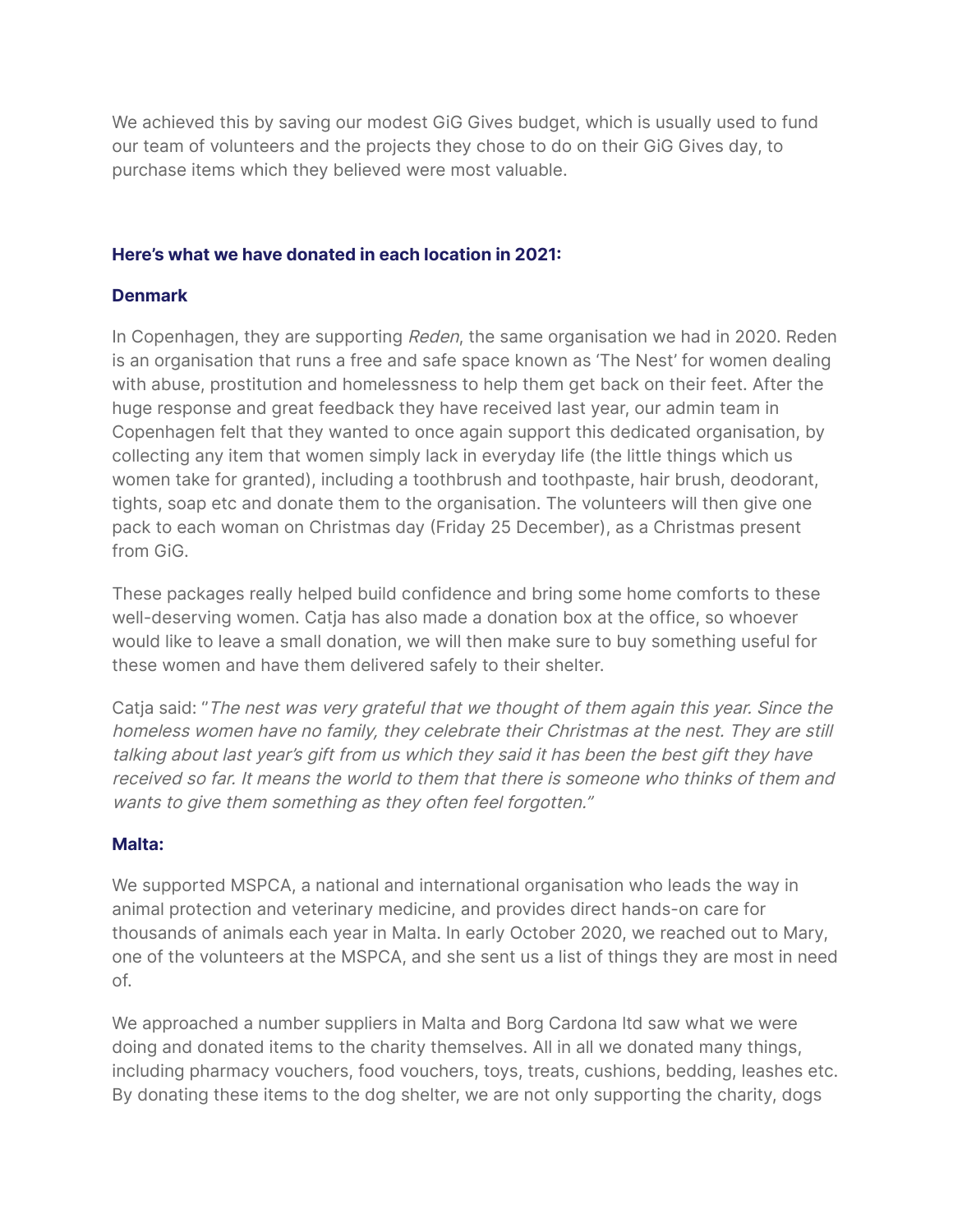and volunteers, but also supporting a local business, the pet shop – which is more important than ever – supporting the whole community. All the items purchased were delivered by Borg Cardona on Thursday 17 December. Mary from MSPCA sends out this message:

''We would like to thank you from the bottom of our hearts for your kind help to our homeless animals. Thanks to Gig we now have so many things which were not easy for us to get. Thank you for supporting our animals and the organisation, we truly appreciate your act of kindness, it means <sup>a</sup> lot to us''

## **Spain**

In Spain our people voted to support the same elderly home called Residencia Personas Mayores Isdabe for the second consecutive year. Last year, the home was most in need of new televisions for each room. To avoid any warranty or related issues and considerations, we had to buy vouchers rather than the televisions themselves. We estimate based on TV's of 32 inches, we have made it possible to purchase approximately seven to eight televisions.

Below are a few words from one of the volunteers who accepted the donation:

''We would like to thank your company and yourself, the cooperation and the kindness that you have shown towards us and all the elderly. Most of the elderly did not have <sup>a</sup> TV in their room, so they will certainly appreciate this great gesture and will definitely help their morale. We want to express our gratitude on behalf of all the team, and thank you for your kind donation.''

# **Recap of our donations in 2021:**

- **In 2021 we donated** 70 meals in 3 months to a homeless shelter in Malta with hundreds more in Q1 2022. Donated a total of €4887 to grassroots charities in the local communities in which we live and work in Denmark, Latvia, Malta, Spain, UK and USA. Also donated office equipment inc. water dispensers, hot kitchen counters etc to a women's shelter in Malta. Our Corp IT team sold (to our GiGsters) 34 laptop stands, 4 TVs, 12 monitors, 3 keyboards and 1 tablet - with monies going to GiG Gives. Plus 5 PCs donated to a charity organisation in Spain.
- We extended the UN World Ocean Day to a week, and have added it to our global calendar annually. We believe by living a more environmentally mindful life, we can make a positive impact towards five of the UN's For People, For Planet goals together: Oceans, Life on Land, Clean Water and Sanitation, Life Below Water and Climate Action. Over the seven days 70 **GiGsters spent 295 hours cleaning up (on**